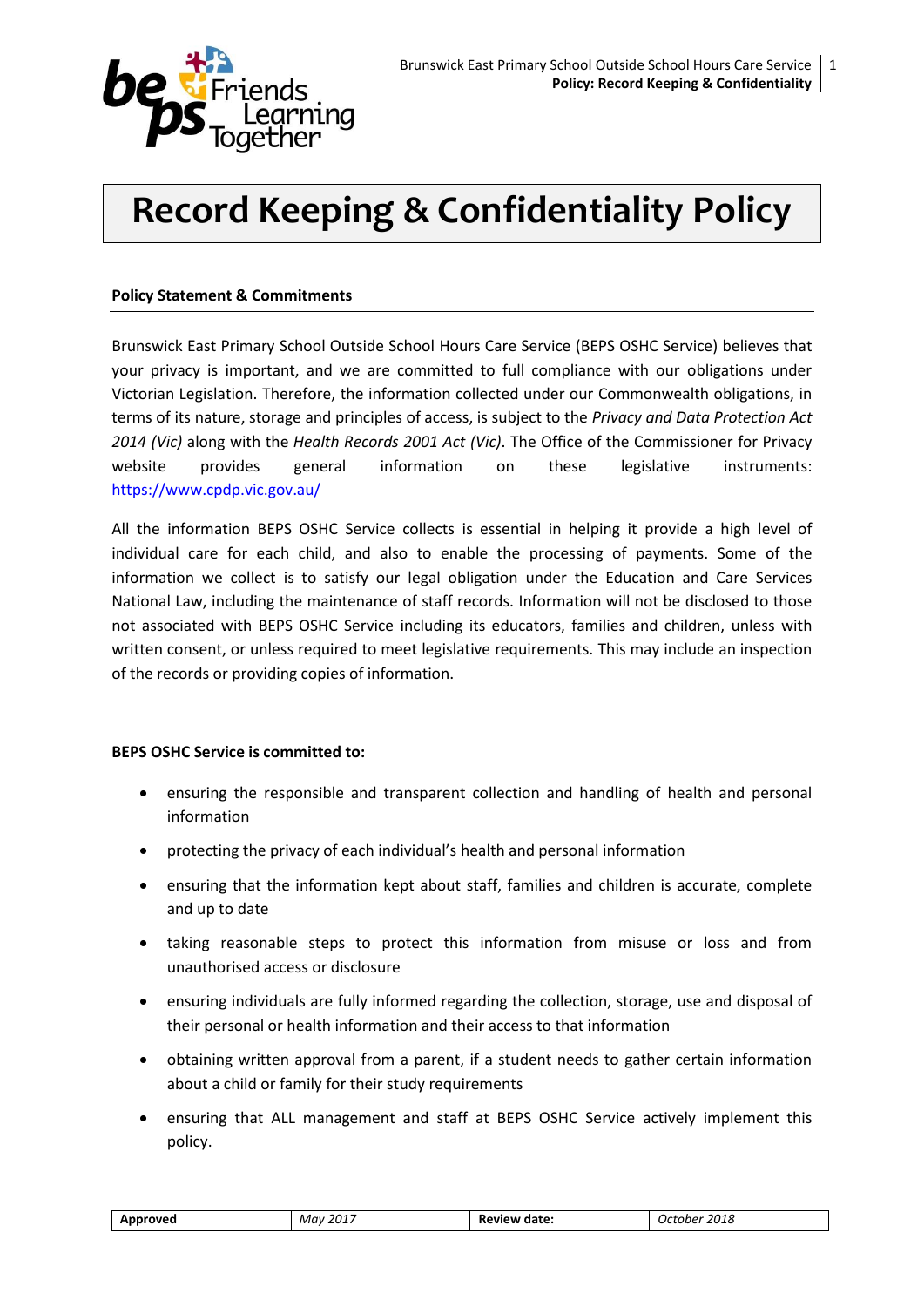This policy will provide guidelines for the collection, use, storage, access and disposal of personal information, including photos and videos, and health information; ensure that all records and information about individual children, families, educators and management are in a secure place and are only accessed by or disclosed to those people who need the information to fulfil their responsibilities at BEPS OSHC Service, or by people who have a legal right to know; and provide a process to manage the confidentiality of information that ensures the privacy of families and educators in compliance with legislative obligations.

This policy applies to the School Council, OSHC Management Sub-committee, OSHC Coordinator/s, educators, volunteers, students, ancillary staff (such as the bookkeeper) and the families and users of BEPS OSHC Service.

#### **Media Enquiries & Requests**

All media releases and announcements are to be made by and/or approved by the School Principal, who may delegate responsibility to the OSHC Coordinator. All educators contacted by the media must inform the OSHC Coordinator as soon as possible.

#### **General Guidelines**

Records and information held by BEPS OSHC Service are:

- stored appropriately to ensure confidentiality
- available from the service
- maintained in accordance with legislative requirements.

BEPS OSHC Service adopt the following principles for handling personal information based on the *Privacy and Data Protection Act 2014 (Vic):* 

- Collection of information will be lawful and fair.
- People will be told why information is collected, and collected with their consent.
- People will have access to their own records.
- Use of personal information will be relevant to the Service.

Information that is kept in a record as required by the *Education and Care Services National Regulations (2011)* will not be communicated (either directly or indirectly) with anyone other than:

- educators who require the information for the education and care of the child
- medical personnel who require the information for medical treatment of the child
- the parent/guardian of the child that the record relates to (except for an educator's record)

| m | 2017<br>Μαν | date<br>ĸ<br>.<br>______ | :U18<br>one<br>,,,<br>___<br>- - - - - - |
|---|-------------|--------------------------|------------------------------------------|
|   |             |                          |                                          |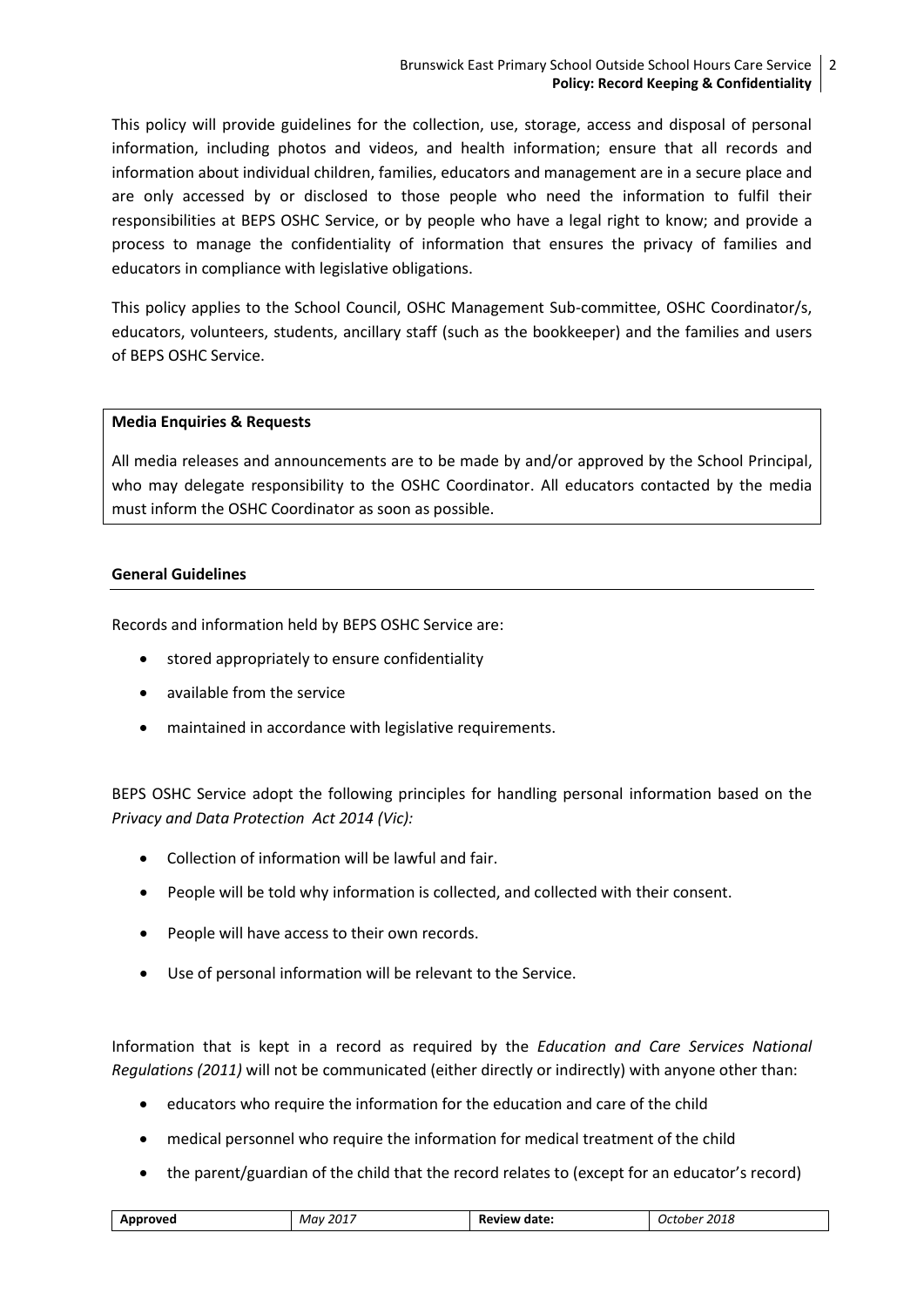• the regulatory authority or an authorised officer.

Information may be communicated in other circumstances, such as:

- if authorised or required under any Act or Law
- if the person who provided the information gives written permission (for example, a parent may give written permission for BEPS OSHC Service to share information about their child with a support agency such as Inclusion Support).

#### **Definitions**

**Personal information** – This means information or an opinion (including information or an opinion forming part of a data base), that is recorded in any form including photos and videos and whether true or not, about an individual whose identity is apparent, or can reasonably be ascertained, from the information or opinion. Personal information can be any information linked to an individual such as their name, address, sex, age, financial details, marital status, education, criminal record or employment history, but does not include information to which the *Health Records Act 2001* applies.

**Health information** – This refers to any information or an opinion about the physical, mental or psychological health (at any time) of an individual, a disability (at any time) of an individual. The *Health Records Act 2001* defines 'Health Information' as including information or opinion about a person's physical, mental or psychological health or disability that is also classified as personal information. This includes information or opinion about a person's health status, medical history, fitness levels and vital statistics, such as weight and height.

**Sensitive information** Applied under the *Privacy and Data Protection Act 2014*, this means information or an opinion about an individual's racial or ethnic origin, political opinions, membership of a political party, religious beliefs or affiliations, philosophical beliefs, membership of a professional or trade association, membership of a trade union, sexual preferences or practices, criminal record, that is also personal information.

**Unique identifier** – This means an identifier (usually a number) assigned by an organisation to an individual in order to uniquely identify that individual for the purposes of the operations of the organisation (e.g. Tax File Number).

#### **Procedures for the Confidentiality of Records**

All personal information about users of BEPS OSHC Service is stored in a locked filing cabinet in the administration office and on a computer that is accessible only to the OSHC Coordinator, Nominated Supervisor, and the OSHC Management Sub-committee.

| Approved | 2017<br>Mav | Review date: | 2018<br>October |
|----------|-------------|--------------|-----------------|
|          |             |              |                 |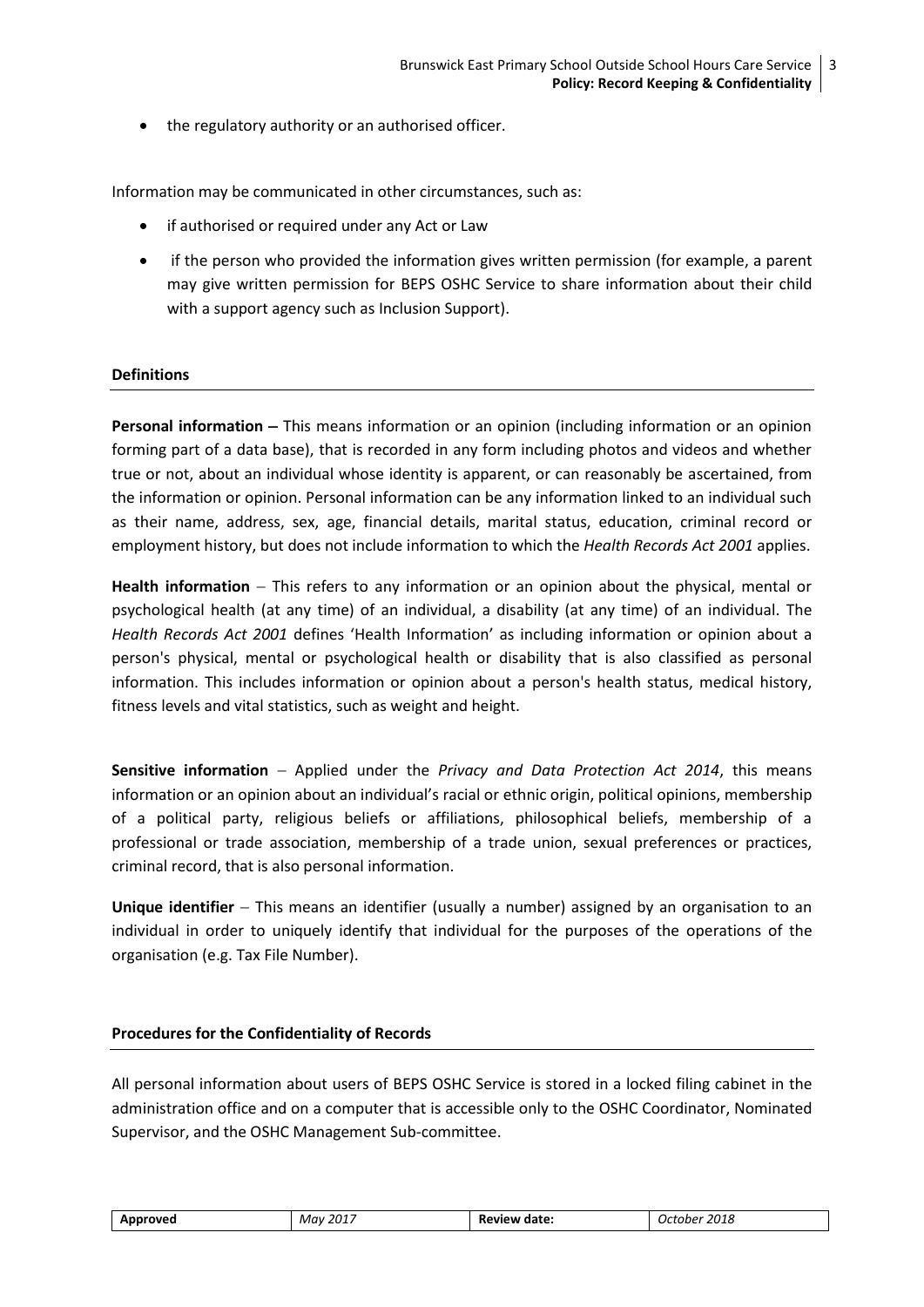In accordance with Regulation 181 of the *Education and Care Services National Regulations (2011),* BEPS OSHC Service will ensure that information kept in a record under these Regulations is not divulged or communicated, directly or indirectly, to another person other than:

- to the extent necessary for the education and care or medical treatment of the child to whom the information relates
- a parent of the child to whom the information relates, except in the case of information kept in an educator's record
- the Regulatory Authority or an authorised officer
- as expressly authorised, permitted or required to be given by or under any Act or Law
- with the written consent of the person who provided the information.

# **Procedures for the Collection of Records & Other Documents**

Records will be kept in hard copy and/or electronic form, depending on the type of information and BEPS OSHC Service will ensure that they are accessible as required.

We will only collect the information we need, and for which we have a purpose that is legitimate and related to one of our functions or obligations.

Personal information provided by individuals, either in relation to themselves or their child using BEPS OSHC Service, is generally collected by way of signed forms filled out by individuals. On occasion this may occur via personal interviews and telephone calls, which may be documented.

When collecting personal information, BEPS OSHC Service will provide individuals, from whom we collect information, with a copy of our Policy on Record-keeping & Confidentiality Policy (this Policy).

The type of information we collect and hold includes, but is not limited to, personal information, including health information regarding:

- children and parents/guardians before and during the child's attendance at a service (this information is collected in order to provide and/or administer services to children and parents/guardians).
- job applicants, employees, volunteers and contractors (the information is collected in order to manage the relationship and fulfill our legal obligations)
- School Council members and OSHC Management Sub-committee members
- other parties with which BEPS OSHC Service has contractual arrangements.

#### **Procedures for the Use & Disclosure of Personal Information**

BEPS OSHC will use the personal information collected for its primary purpose of collection. It may also use the information for such secondary purposes that are related to the primary purpose of collection and can be reasonably expected, or to which the individual concerned has consented.

| 2017<br>2018<br>urover.<br>Mav<br>- -<br>dato.<br>one<br>־זנ<br>к.<br>.<br>.<br>uale<br>.<br>____<br>___<br>. |
|---------------------------------------------------------------------------------------------------------------|
|---------------------------------------------------------------------------------------------------------------|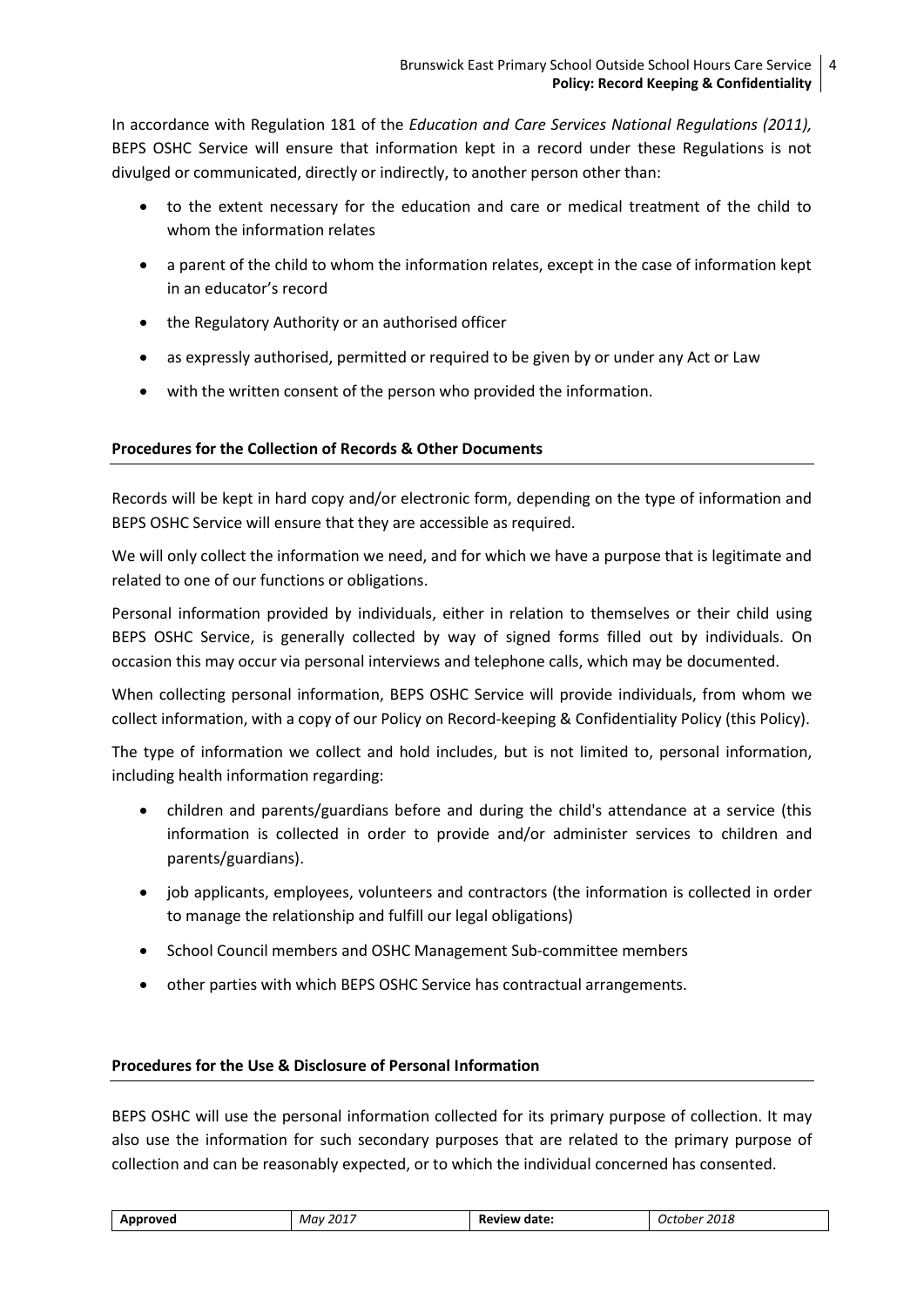From time to time we may be obliged to disclose some personal information held about an individual to:

- government departments or agencies as part of their legal and funding obligations
- local government in relation to enrolment details for planning purposes
- organisations providing services related to educators entitlements and employment
- insurance providers in relation to specific claims
- law enforcement agencies
- health organisations and/or families in circumstances where the person requires urgent medical assistance and is incapable of giving permission
- anyone to whom the individual authorises BEPS OSHC Service to disclose information.

## **Procedures for the Security & Storage of Records & Other Documents**

In order to protect the personal information from misuse, loss, unauthorised access, modification or disclosure, the School Council, OSHC Management Sub-committee, educators, staff, students and volunteers, will ensure that in relation to personal information:

- Access will be limited to those who require this information in order to do their jobs.
- Information will not be left in areas that allow for unauthorised access.
- The physical storage of all information will be in a secure cabinet in the administration office.
- Digital records containing personal or health information require password access.

There is additional security in transmission of information from BEPS OSHC:

- Emails will only be sent to a person authorised to receive this material.
- Faxes will only be sent to a secure fax that does not allow unauthorised access.
- Only limited personal information will be provided over the telephone to persons authorised to receive that information.
- Transfer of information interstate and overseas will only occur with the permission of the person concerned or their parent/guardian.

In accordance with Regulation 183 of the *Education and Care Services National Regulations (2011)*, BEPS OSHC Service will ensure that records and documents as set out in Regulation 177 of the *Education and Care Services National Regulations (2011)* are stored in a safe and secure place in the administration office; and for the relevant period set out in subregulation (2) of Regulation 177.

| oproved | 2017<br>Mav | Da.<br>date<br><b>Review</b> | 2018<br>.nher |
|---------|-------------|------------------------------|---------------|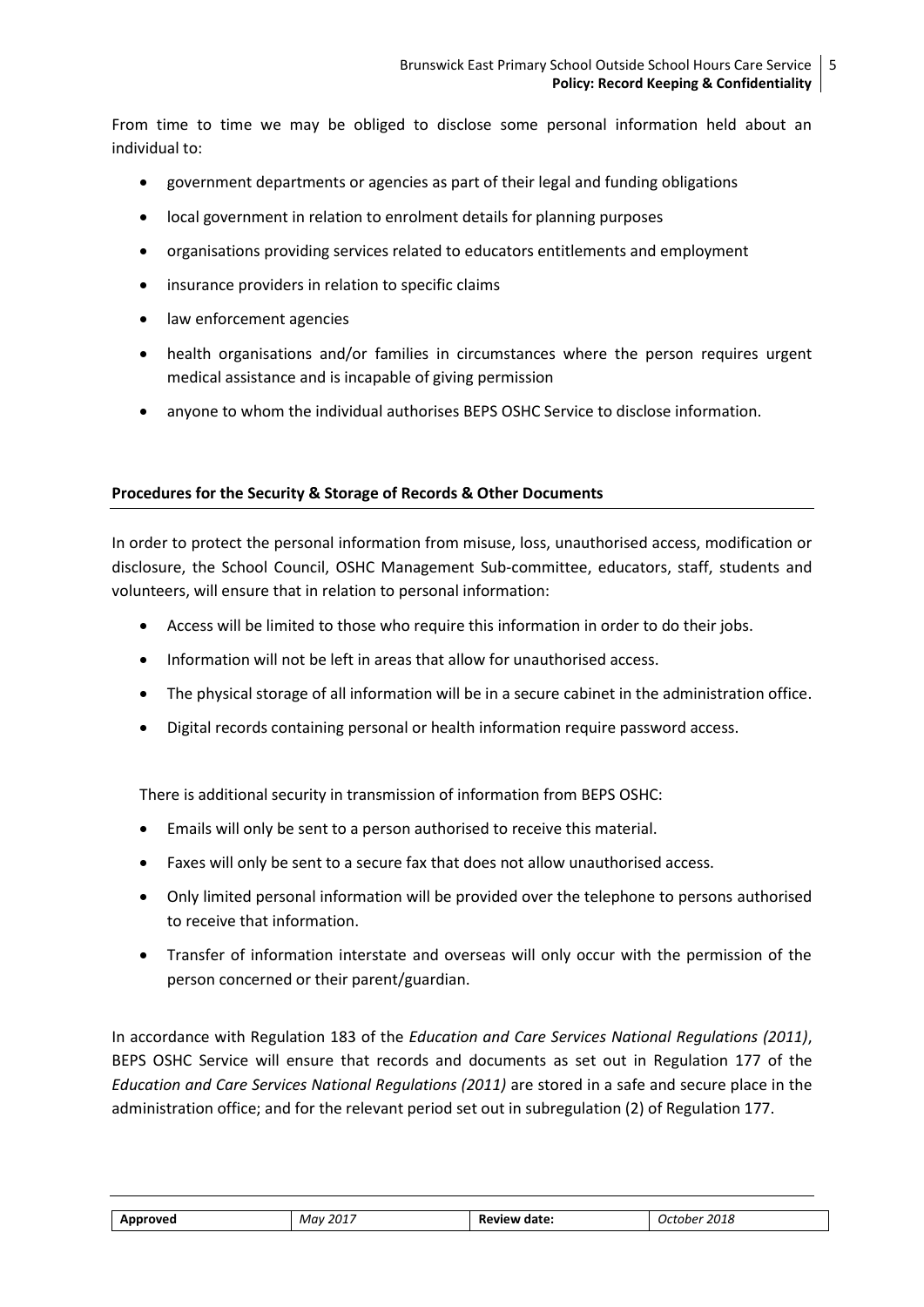## **Procedures for Access to Records & Information**

The only persons permitted to access staff, child and family records or the enrolment files are:

- the parent/legal guardian of the child concerned
- BEPS OSHC Service employees (where appropriate)
- authorised officers from the Department of Education and Training
- authorised officers from the Australian Government Department of Education.

Individuals have the right to ask for access to personal information held about them without providing a reason for requesting access. Access will be granted in accordance with the relevant legislation. Please note that the legislation allows BEPS OSHC Service to deny access, in accordance with the limited reasons for denial that are contained in the legislation.

Personal information may be accessed in the following way:

- view and inspect information
- take notes
- $\bullet$  obtain a copy.

Under the privacy legislation, an individual has the right to:

- ask for access to personal information that BEPS OSHC Service holds about them
- access this information
- make corrections if they consider the data is not accurate, complete or up to date.

A person may seek access to view or update their personal health information:

- if it relates to action on behalf of their child, by contacting the OSHC Coordinator
- for all other requests, by contacting the OSHC Coordinator, OSHC Management Subcommittee or the School Council.

There are some exceptions set out in the legislation where access may be denied in part or in total. Examples of some of the exemptions are:

- if the request is frivolous or vexatious
- if providing access would have an unreasonable impact on the privacy of other individuals
- if providing access would pose a serious threat to the life or health of any person
- if BEPS OSHC Service is involved in the detection, investigation or remedying of serious improper conduct and providing access would prejudice that.

Requests for access, or to update personal information, should nominate the type of access

| $\cdots$ | 2017<br>Μαν | date<br>в.<br>. .<br>.<br>______ | 2018<br>.nne<br>,,<br>___<br>- - - - - - |
|----------|-------------|----------------------------------|------------------------------------------|
|          |             |                                  |                                          |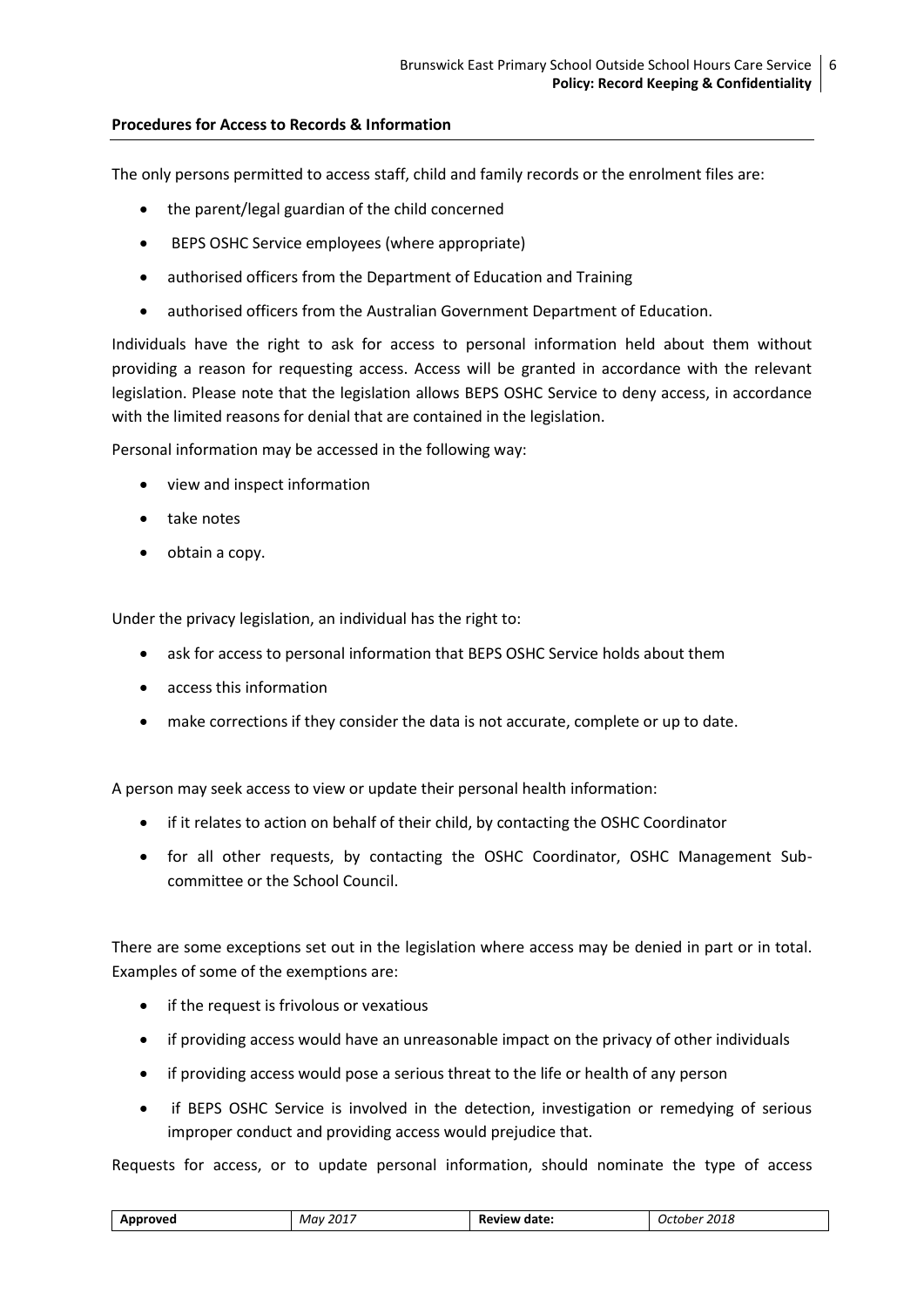required, specifying, where possible, what information they seek. No reason is required in relation to why the request is made. The person seeking information, if the employee, School Council member or OSHC Management Sub-committee member does not know them, must provide photo identification.

The OSHC Coordinator, School Council member or OSHC Management Sub-Committee member receiving the request will record the request and the date received. Each request will be acknowledged within 14 days, but preferably within two working days. Requests will be complied within 30 days. However, there could be a delay in responding if the timeline occurs over a period when the BEPS OSHC Service is closed.

The OSHC Coordinator, School Council member or OSHC Management Sub-committee member will provide access in line with the privacy legislation. If the requested information is not given, the reasons for denied access will be given in writing to the person requesting the information.

In accordance with the legislation, BEPS OSHC Service reserves the right to charge for information provided, in order to cover the costs involved in providing the information, if necessary.

Personal information, including health information, is not given to others without authorised written consent.

## **Procedures for the Collection & Access to Information about Educators & Staff**

BEPS OSHC Service will adopt the following principles for the collection of and access to information about educators:

- Information about educators collected by BEPS OSHC Service will be essential for management of human resources.
- Information about educators collected by BEPS OSHC Service will be essential for meeting industrial obligations.
- Employees may request for information not to be shared with other educators or members of the School Council.
- Personal information that is collected during employment opportunity processes for educators, who do not subsequently become BEPS OSHC Service employees, is destroyed.
- When families cease enrolment at BEPS OSHC Service, information is kept for the statutory period pertaining to that record only. All other recorded information is destroyed, once it is no longer required.
- Educator's records will be maintained in compliance with the National Law, and stored securely in the administration office.

BEPS OSHC Service collects information from educators from a personal *unique identifier* assigned by the Australian Government to the employee for the purposes of the operations of the Australian Tax Office in the form of a **Tax File Number** for all employees related to the deduction and

| -2017<br>Approved<br>Mav | Review date: | 2018<br>October |
|--------------------------|--------------|-----------------|
|--------------------------|--------------|-----------------|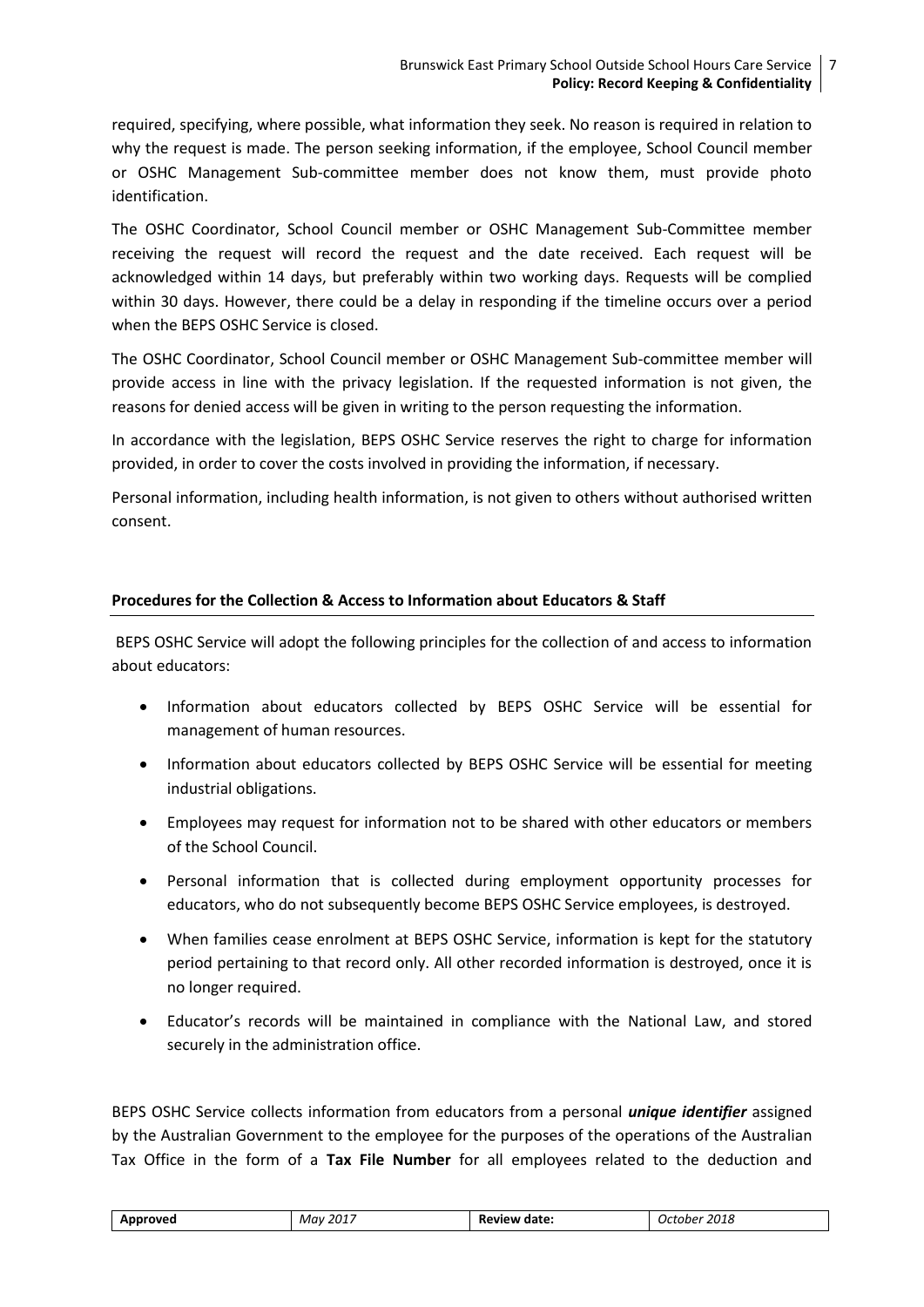forwarding of tax to the Australian Tax Office. Failure to provide this would result in maximum tax being deducted.

#### **Procedures for the Collection of & Access to Information about Children & Families**

BEPS OSHC Service adopts the following principles for the collection of and access to information about children and families:

- Information about children collected by BEPS OSHC Service will be essential to providing a high level of individual care for each child.
- Information about families collected by BEPS OSHC Service will be essential to enabling the processing of payments.

Information about children/families is not given to others without the written consent of parents or legal guardians. The only persons permitted to access children's records or the enrolment files are:

- the parent/legal guardian and BEPS OSHC Service employees (where appropriate)
- authorised officers of the Victorian Government Department of Education & Training
- authorised officers of the Australian Government Department of Education.

#### **Procedures for the Confidentiality of Family Assistance Payments**

Child Care Benefit (CCB) assessment notices, enrolment forms, attendance sheets, attendance amendments, payment sheets and medical certificates will be kept in the office.

Information regarding CCB and fees is kept in a locked area and is only accessible to:

- the OSHC Coordinator and Assistant Coordinator
- officers of the Australian Government Department of Education during compliance checks.

BEPS OSHC Service collects information from families from personal *unique identifiers* assigned by the Australian Government to the family for the purposes of the operations of the Family Assistance Office in the form of a **Customer Reference Number (CRN**) for children and families attending childcare services in order for them to access CCB. Failure to provide this would result in the parents/guardian not obtaining CCB.

#### **Procedures for Photography & Video of Children**

BEPS OSHC Service adopts the following principles for protecting children and families in digital imaging at the service:

| Approved | 201"<br>Mav<br>____ | Review.<br>date:<br>nı<br>. | 2018<br>.oher<br>"<br>___ |
|----------|---------------------|-----------------------------|---------------------------|
|----------|---------------------|-----------------------------|---------------------------|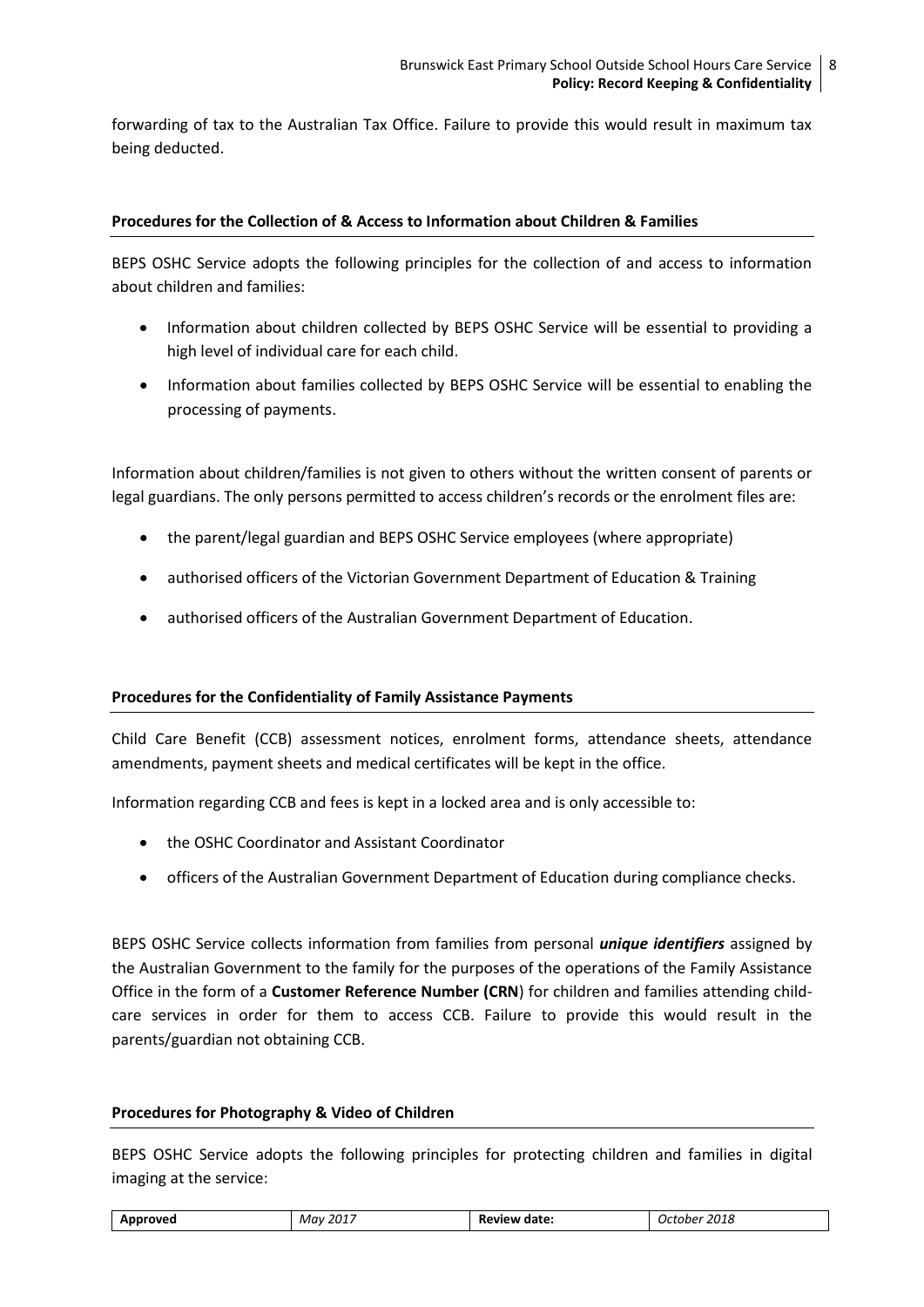- All photographing and/or videoing of the children will only be allowed with written permission from the parent/guardian and remain the property of BEPS OSHC Service.
- Permission is required for all photographs and videos of children used by BEPS OSHC Service, for the purposes of sharing information with families about their child's wellbeing, learning and development, and for pedagogical purposes.
- Permission is required if photographs and videos are used for publicity or promotions for BEPS OSHC Service.
- Photographs and videos of the children will remain the property of he Service.
- Photographs will be used and displayed at BEPS OSHC Service only, unless written permission has been obtained from the family to do otherwise.
- Photographs and videos will not be used for private or personal use.
- A personal camera may only be used if BEPS OSHC Service does not have a camera, or in the instance of flat batteries. All photographs and videos will remain the property of BEPS OSHC Service.
- Families may request copies of photographs and videos; an administration fee may apply.

## **Procedures for Confidential Conversations**

All personal information about educators, children and their families is to be confidential to BEPS OSHC Service. In practice, this means that some information can be discussed between educators and the OSHC Coordinator, or between the OSHC Coordinator, educators and children's families.

- Confidential conversations that educators have with a parent/guardian/family, or that the OSHC Coordinator has with other educators, will be conducted quietly away from other children and families.
- Educators, including students and volunteers, will not disclose to other families the names of children who have caused injury to other children while at BEPS OSHC Service.
- Educators will treat as confidential any information gained about a family's private circumstances. Such information is only shared with other educators when it is in the best interests of that family/child that circumstances or strategies be more widely communicated.
- Families have the right to withhold any information that they feel is not relevant to BEPS OSHC Service and the complete care of their child.
- Interviews will take place in private where appropriate.
- The OSHC Coordinator will be available for confidential conversations/interviews in a space away from other educators, children and families or visitors to the Service.

| Approved | 2017<br>Mav<br>_____ | date:<br>Review | 2018<br>. Ictober |
|----------|----------------------|-----------------|-------------------|
|          |                      |                 |                   |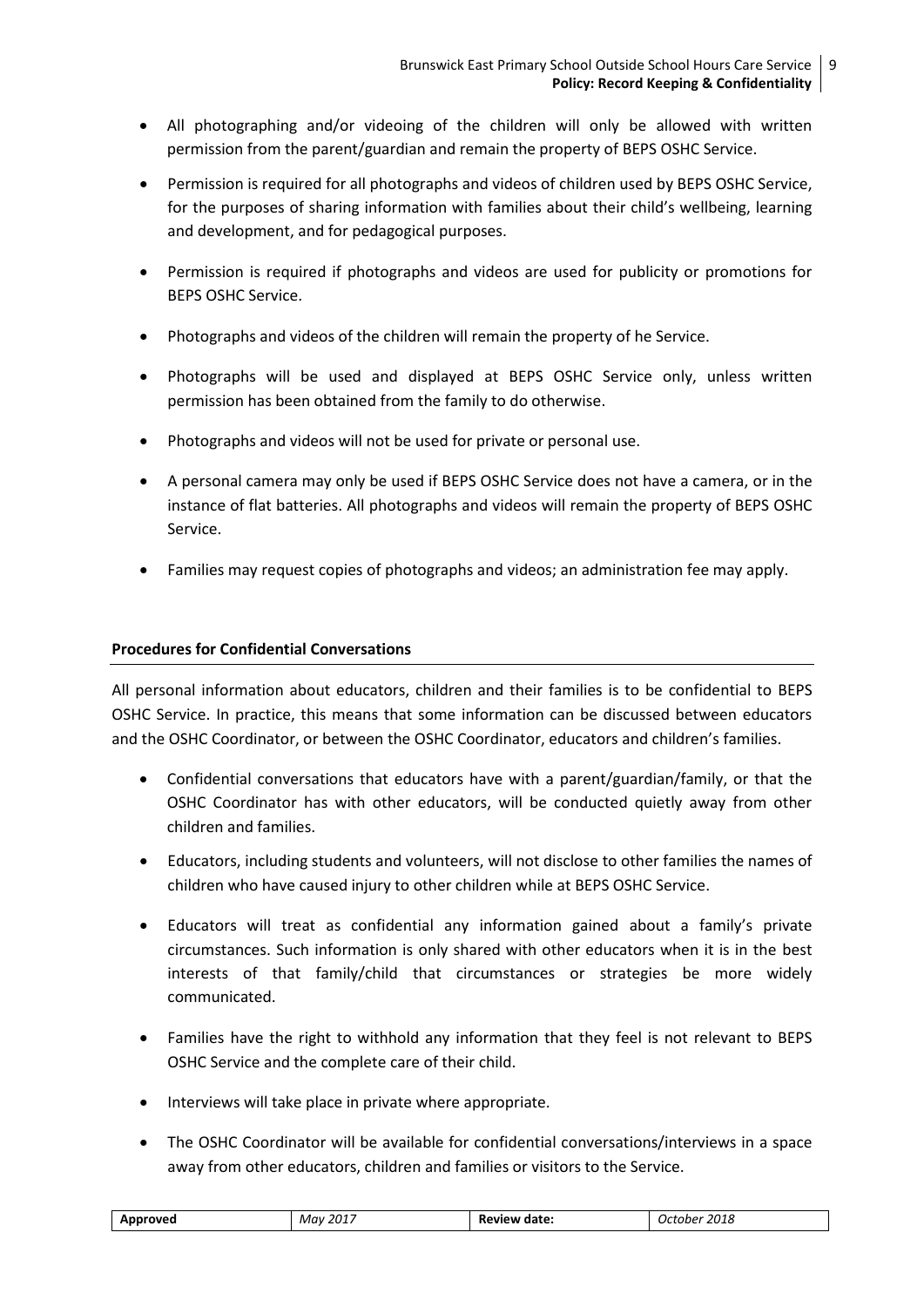#### **Procedures for the Disposal of Information**

BEPS OSHC Service will not store personal information longer than necessary. It will ensure that when personal information is disposed of, it will be either shredded or destroyed in such a way that no one can access the information.

- When children and families leave BEPS OSHC Service, information is kept for the statutory period. All other recorded information is destroyed, when it is no longer required.
- Children's wellbeing, learning and development records will be kept for one year after they have exited from BEPS OSHC Service, and will then be destroyed. Educators may choose to keep the records of some children for longer, if deemed appropriate.
- Personal information collected during the interview/enquiry process, for people who do not subsequently become BEPS OSHC Service users, is destroyed.

## **Confidentiality and the OSHC Management Sub-committee of School Council**

At times, the OSHC Coordinator or Chairperson of the OSHC Management Sub-committee may deem it necessary for its members to be privy to personal information about a child or family using BEPS OSHC Service. A decision to disclose such information is not taken lightly and is done so on the basis of confidentiality.

Given the nature of the community management structure at BEPS OSHC Service and the personal relationships that can develop between children and families, BEPS OSHC Service acknowledges that there may be occasions where the child or family whose personal information is being disclosed has a relationship/friendship with a member of the OSHC Management Sub-Committee or School Council.

In circumstances where a member of the OSHC Management Sub-committee or School Council feels compromised by the disclosure of such information, they are encouraged to temporarily absent themselves from the discussion or meeting.

Members of the OSHC Management Sub-committee and School Council have a legal and moral responsibility not to disclose any personal information they might obtain in the course of their duties. Any breach of this policy jeopardises the confidence that users of BEPS OSHC Service have in the education and care service being provided.

BEPS OSHC Service will adhere to all confidentiality guidelines except where it involves:

- serious and/or illegal action on the part of BEPS OSHC Service users
- any issue that could endanger the safety of other BEPS OSHC Service users, including educators, students and volunteers, or children and/or their families